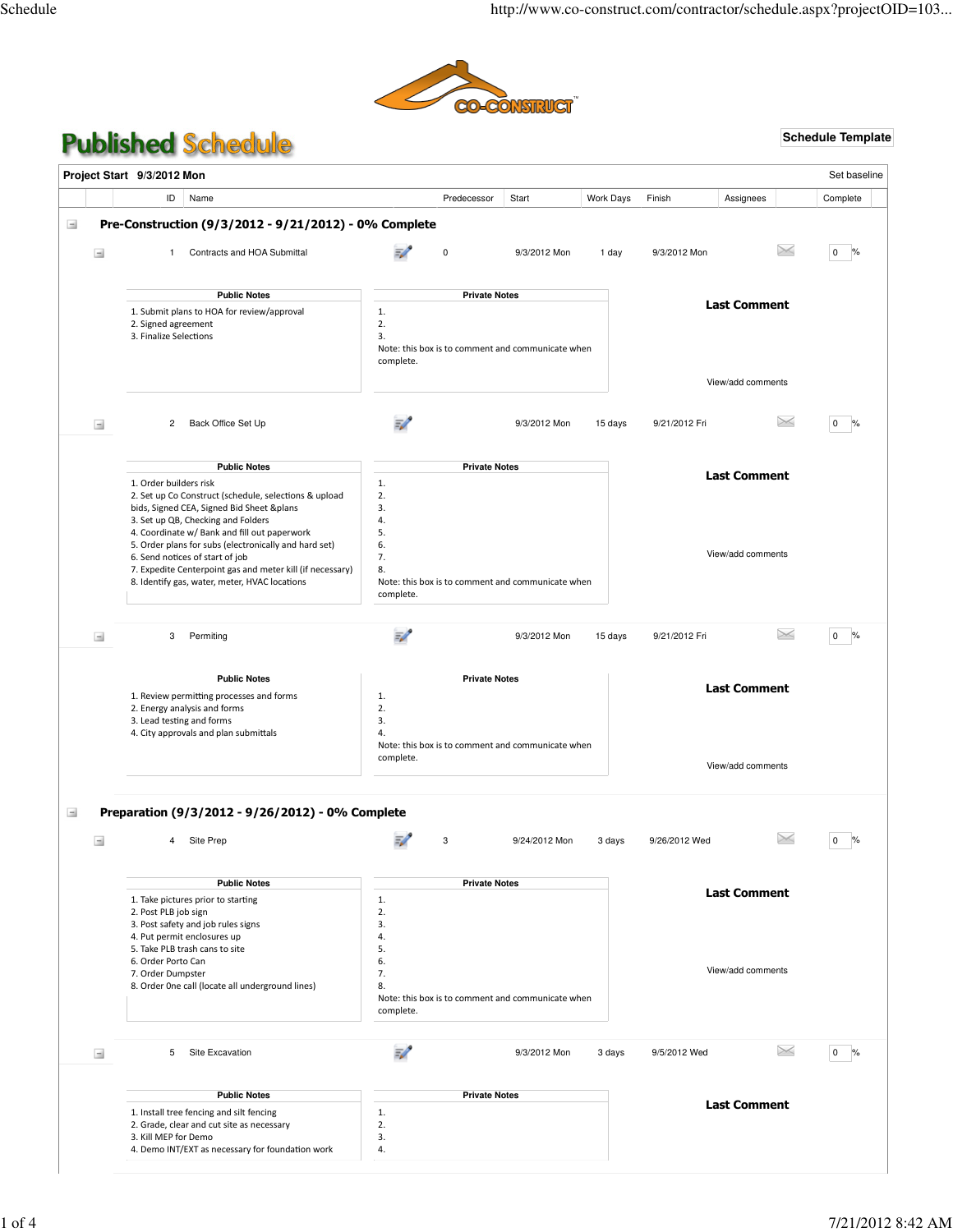|                        | ID<br>Name                                                                                                                                               | Predecessor<br>Start                                                      | <b>Work Days</b><br>Finish | Assignees           | Complete               |
|------------------------|----------------------------------------------------------------------------------------------------------------------------------------------------------|---------------------------------------------------------------------------|----------------------------|---------------------|------------------------|
|                        |                                                                                                                                                          |                                                                           |                            |                     |                        |
|                        | 5. Stake boundary, house corners etc. as necessary                                                                                                       | 5.<br>Note: this box is to comment and communicate when<br>complete.      |                            | View/add comments   |                        |
| $\equiv$               | Selection Cut Sheets (rough opening dimensions<br>$\boldsymbol{6}$<br>& details)                                                                         | $\mathcal{P}$<br>9/3/2012 Mon                                             | 3 days<br>9/5/2012 Wed     | $\times$            | $0\%$                  |
|                        | <b>Public Notes</b>                                                                                                                                      | <b>Private Notes</b>                                                      |                            |                     |                        |
|                        | 1. Windows<br>2. Doors<br>3. Fireplace<br>4. Venthood                                                                                                    | 1.<br>2.<br>3.<br>4.<br>Note: this box is to comment and communicate when |                            | <b>Last Comment</b> |                        |
|                        |                                                                                                                                                          | complete.                                                                 |                            | View/add comments   |                        |
| $\rightarrow$<br>$\pm$ | Foundation (9/3/2012 - 9/20/2012) - 0% Complete<br>$\overline{7}$<br>Foundation                                                                          | 9/3/2012 Mon                                                              | 14 days<br>9/20/2012 Thu   | $\times$            | $\overline{0}$<br>$\%$ |
|                        | <b>Public Notes</b>                                                                                                                                      | <b>Private Notes</b>                                                      |                            |                     |                        |
|                        | Termite treatment<br>Locate piers<br>Drill EXT/INT piers<br>Inspect piers prior to steel<br>Install steel<br>COH and engineer inspect piers and sign off |                                                                           |                            | <b>Last Comment</b> |                        |
|                        | Set forms<br>Call for forms survey                                                                                                                       |                                                                           |                            | View/add comments   |                        |

# Framing (9/3/2012 - 9/20/2012) - 0% Complete  $\pm$

| Framing<br>8                                        | 9/3/2012 Mon         | 14 days | 9/20/2012 Thu |                     | 0<br>$\%$ |
|-----------------------------------------------------|----------------------|---------|---------------|---------------------|-----------|
| <b>Public Notes</b>                                 | <b>Private Notes</b> |         |               |                     |           |
| Demo                                                |                      |         |               | <b>Last Comment</b> |           |
| Review materials take-off                           |                      |         |               |                     |           |
| Order material drop                                 |                      |         |               |                     |           |
| Frame first floor                                   |                      |         |               |                     |           |
| Second frame drop                                   |                      |         |               |                     |           |
| Call HVAC contractor to coordinate I joists/trusses |                      |         |               |                     |           |
| setting                                             |                      |         |               | View/add comments   |           |
| Set floor I joists/trusses                          |                      |         |               |                     |           |
| Install second floor subfloor                       |                      |         |               |                     |           |
| Frame second floor                                  |                      |         |               |                     |           |
| Order window and door flashing                      |                      |         |               |                     |           |
| Order vent hood                                     |                      |         |               |                     |           |
| Order fascia material                               |                      |         |               |                     |           |
| Order metal fireplace                               |                      |         |               |                     |           |
| Prime fascia material                               |                      |         |               |                     |           |
| Run ceiling joists & frame roof                     |                      |         |               |                     |           |
| Deck roof                                           |                      |         |               |                     |           |
| Schedule delivery of windows & exterior doors       |                      |         |               |                     |           |
| Order delivery of front door/temporary doors        |                      |         |               |                     |           |
| Sheathing inspection                                |                      |         |               |                     |           |
| Dry-in & install flashings                          |                      |         |               |                     |           |

### Mechanical Rough Ins (9/3/2012 - 10/19/2012) - 0% Complete  $\pm$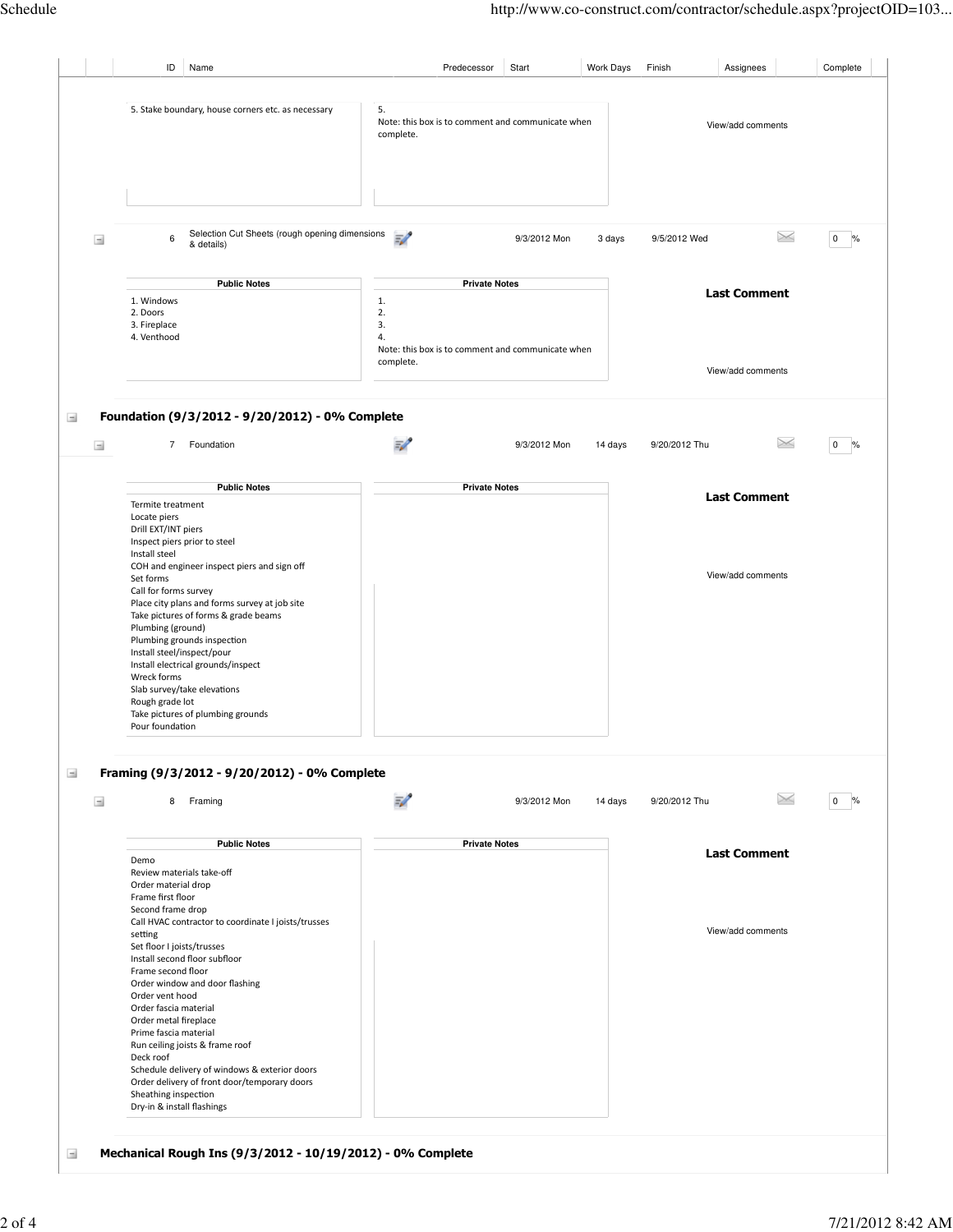|          | ID                        | Name                                                    |                          | Predecessor          | Start        | Work Days | Finish         | Assignees           | Complete            |
|----------|---------------------------|---------------------------------------------------------|--------------------------|----------------------|--------------|-----------|----------------|---------------------|---------------------|
| $\equiv$ | 9                         | Mechanical Rough Ins                                    | $\overline{\mathscr{L}}$ |                      | 9/3/2012 Mon | 35 days   | 10/19/2012 Fri | $\times$            | $\%$<br>$\mathbf 0$ |
|          |                           |                                                         |                          |                      |              |           |                |                     |                     |
|          |                           |                                                         |                          |                      |              |           |                |                     |                     |
|          |                           | <b>Public Notes</b>                                     |                          | <b>Private Notes</b> |              |           |                | <b>Last Comment</b> |                     |
|          | Run gas for fireplaces    |                                                         |                          |                      |              |           |                |                     |                     |
|          |                           | Build masonry fireplaces, if applicable                 |                          |                      |              |           |                |                     |                     |
|          | Plumbing rough-in         |                                                         |                          |                      |              |           |                |                     |                     |
|          | Protect tubs              |                                                         |                          |                      |              |           |                |                     |                     |
|          |                           | Seal walls by tubs on exterior walls only               |                          |                      |              |           |                |                     |                     |
|          |                           | Insulate sewer lines from second floor to first         |                          |                      |              |           |                |                     |                     |
|          | <b>Build shower curbs</b> |                                                         |                          |                      |              |           |                | View/add comments   |                     |
|          | Install shower pans       |                                                         |                          |                      |              |           |                |                     |                     |
|          |                           | Run water and sewer lines                               |                          |                      |              |           |                |                     |                     |
|          | Rough HVAC                |                                                         |                          |                      |              |           |                |                     |                     |
|          | Electrical rough-in       |                                                         |                          |                      |              |           |                |                     |                     |
|          |                           | Walk job with door salesman to decide on interior doors |                          |                      |              |           |                |                     |                     |
|          | Low voltage rough-in      |                                                         |                          |                      |              |           |                |                     |                     |
|          | Pre-frame inspection      |                                                         |                          |                      |              |           |                |                     |                     |
|          | Inspection corrections    |                                                         |                          |                      |              |           |                |                     |                     |
|          |                           | Framing & rough inspections                             |                          |                      |              |           |                |                     |                     |
|          | Vacuum out the walls      |                                                         |                          |                      |              |           |                |                     |                     |
|          |                           | Pre-insulation walk-thru w/homeowner & all rough        |                          |                      |              |           |                |                     |                     |
|          | trades                    |                                                         |                          |                      |              |           |                |                     |                     |
|          |                           | Take pictures of interior walls                         |                          |                      |              |           |                |                     |                     |
|          |                           | Schedule cabinet measurement & shop drawings            |                          |                      |              |           |                |                     |                     |

#### Rough Interior & Exterior Structure (9/3/2012 - 9/14/2012) - 0% Complete  $\equiv$

| Rough Interior & Exterior Structure<br>10 | 9/3/2012 Mon         | 10 days | 9/14/2012 Fri |                     | $\Omega$ |
|-------------------------------------------|----------------------|---------|---------------|---------------------|----------|
| <b>Public Notes</b>                       | <b>Private Notes</b> |         |               |                     |          |
| Interior rough cleaning                   |                      |         |               | <b>Last Comment</b> |          |
| Install roofing and shingles              |                      |         |               |                     |          |
| Underground electric                      |                      |         |               |                     |          |
| Underground gas                           |                      |         |               |                     |          |
| Cover garage floor                        |                      |         |               |                     |          |
| Insulation                                |                      |         |               |                     |          |
| Sound insulate master bedroom             |                      |         |               | View/add comments   |          |
| Insulation inspection                     |                      |         |               |                     |          |
| Hang sheetrock                            |                      |         |               |                     |          |
| Sheetrock inspection                      |                      |         |               |                     |          |
| Install shower pan and test ball          |                      |         |               |                     |          |
| Shower pan inspection                     |                      |         |               |                     |          |
| Tape & float                              |                      |         |               |                     |          |
| Sheetrock cleanup                         |                      |         |               |                     |          |
| Mechanical start-ups                      |                      |         |               |                     |          |

### Masonry/Stucco/Hardy (9/3/2012 - 10/19/2012) - 0% Complete  $\rightarrow$

Install countertops Protect cabinets and countertops

| $\rightarrow$     | Masonry/Stucco/Hardy<br>11                                                                                                                     | $\Rightarrow$ | 9/3/2012 Mon         | 35 days | 10/19/2012 Fri |                     | 0<br>$\%$              |
|-------------------|------------------------------------------------------------------------------------------------------------------------------------------------|---------------|----------------------|---------|----------------|---------------------|------------------------|
|                   | <b>Public Notes</b><br>Paint soffits<br>Coordinate delivery of sand & brick (not applicable)<br>Masonry installation<br>clean up after masonry |               | <b>Private Notes</b> |         |                | <b>Last Comment</b> |                        |
|                   |                                                                                                                                                |               |                      |         |                | View/add comments   |                        |
| $\pm$<br>$\equiv$ | Install Finishes (9/3/2012 - 11/1/2012) - 0% Complete<br>Flooring, Cabinets, Tile, Flatgoods, Countertops<br>12<br>& Paint                     | $\Rightarrow$ | 9/3/2012 Mon         | 44 days | 11/1/2012 Thu  | $\times$            | $\overline{0}$<br>$\%$ |
|                   | <b>Public Notes</b><br>Ceramic tile - floors and walls<br>Hardwood flooring install (unfinished)<br>Set cabinets (unfinished)                  |               | <b>Private Notes</b> |         |                | <b>Last Comment</b> |                        |
|                   | Install interior doors & trim<br>Paint cabinets, trim, stair parts and shelving<br>Paint ceiling and walls<br>Measure for countertops          |               |                      |         |                | View/add comments   |                        |